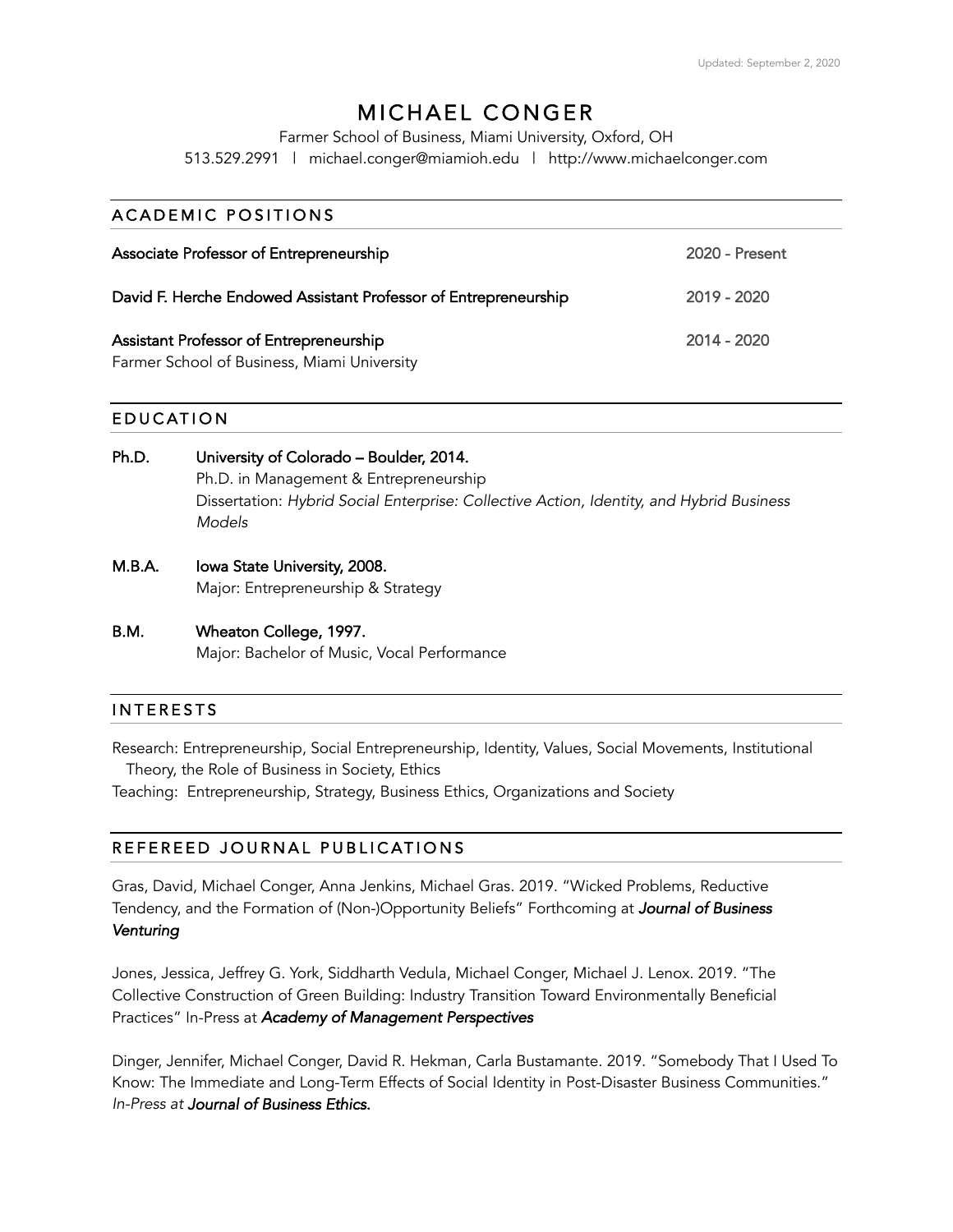Smith, Brett, Michael Conger, Jeffery S. McMullen, Mitchell Neubert. 2019. "Why Believe? The Promise of Research on the Role of Religion in Entrepreneurship." *Journal of Business Venturing Insights,*  11:e00119.

Conger, Michael, Jeffery S. McMullen, Brian J. Bergman Jr., Jeffrey G. York. 2018. "Category Membership, Identity Control, and the Reevaluation of Prosocial Opportunities." *Journal of Business Venturing, 33(2), 179-206.*

Young, Susan, Chris Welter, Michael Conger. 2017. "Stability vs. Flexibility: The Effect of Regulatory Institutions on Opportunity Type." *Journal of International Business Studies, 49(4), 407-441.*

Sarason, Yolanda, Michael Conger. 2017. "Ontologies and Epistemologies in 'Knowing' the Nexus in Entrepreneurship: Burning Rice Hay and Tracking Elephants" *International Journal of Entrepreneurship and Small Business,* 34(4), 460-479.

Cannatelli, Benedetto, Brett Smith, Alessandro Giudici, Jessica Jones, Michael Conger. 2016 "An Expanded Model of Distributed Leadership During Organizational Knowledge Creation in Social Entrepreneurship." *Long Range Planning*, 50(5), 582-602.

### OTHER PUBLICATIONS

Conger, Michael and Jeffrey G. York. 2013. "The Evolution of the Green Building Supply Industry: Entrepreneurial Entrants and Diversifying Incumbents." in R. Henn and A. Hoffman (Eds.) *Constructing Green.* MIT Press

Conger, Michael. 2012. "The Role of Personal Values in Social Entrepreneurship." in J. Kickul and S. Bacq (Eds.) Patterns in Social Entrepreneurship Research. Edward Elgar

### PAPERS UNDER REVIEW

Vedula, Siddharth, Jeffrey G. York, Michael Conger, Elizabeth Embry. "Green to Gone? Institutional Complexity and the Survival of Hybrid Ventures." Invitation to revise and resubmit at *Organization Science* 

Zschuppe, Anna, Rhett Brymer, Michael Conger. "The Beneficiaries and Impacts of a Quick Persuasion Intervention: An Investment Ask in a Capstone Business Course" Invitation to revise and resubmit at *Journal on Excellence in College Teaching* 

### WORKING PAPERS

Smith, Brett, Michael Conger, Rebecca Peets. "Multiple Identity Formation and Management at The Startup Gang: The Role of an Optional Identity Choice in Negotiating Different Conceptions of Who We Are" For submission to *Organization Science* 

Grimes, Matthew, Wesley Helms, Michael Conger. "Competing for Good: How Organizational Hybridity Challenges Inter-Organizational Categorization and Cross-Sector Collaboration" For submission to *Administrative Science Quarterly*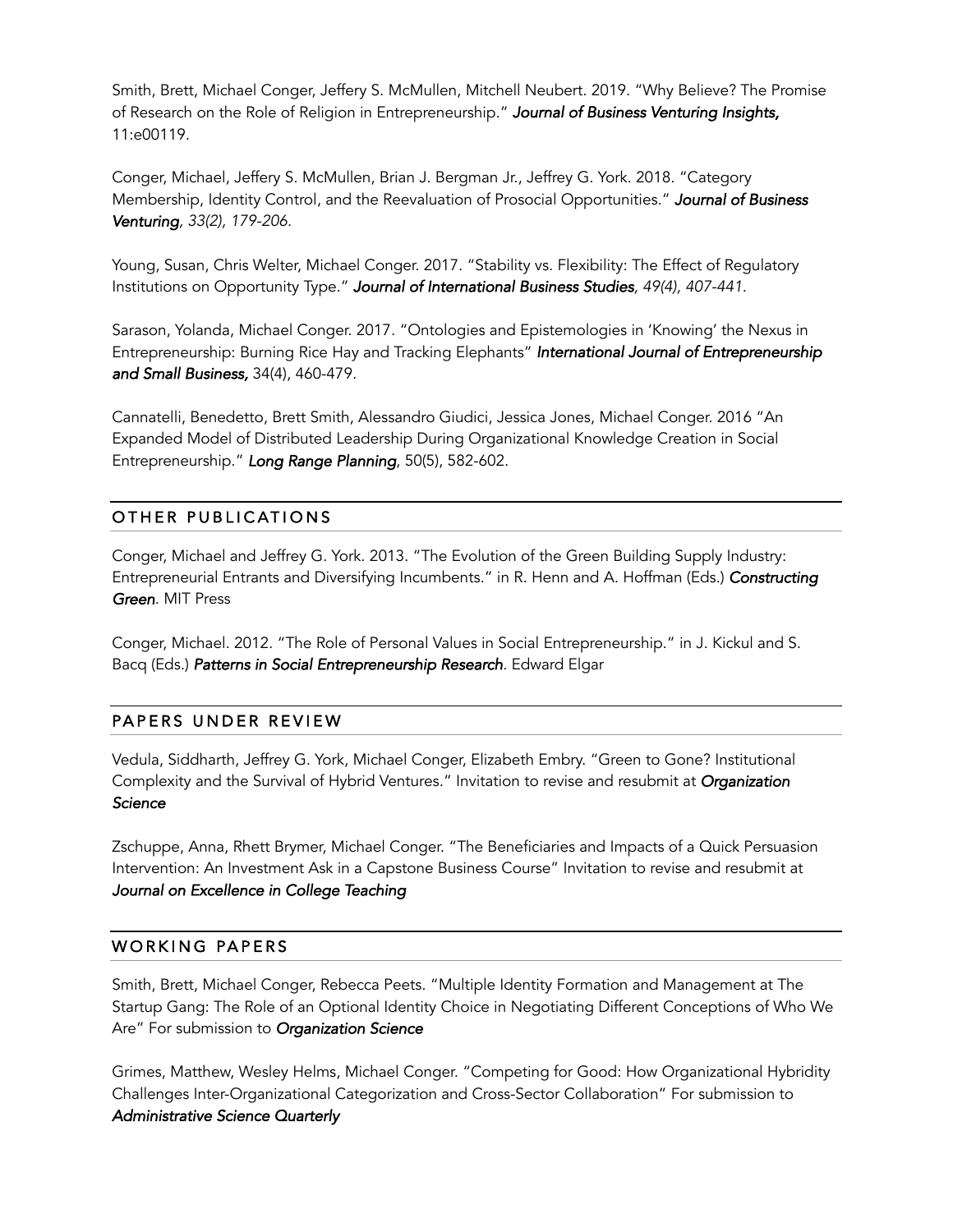Conger, Michael, Chris Welter, Matthew Josefy, Brett Smith. "Bricolage as a Response to Resource Degradation in Social Entrepreneurship Support Organizations." For submission to *Journal of Business Venturing* 

Brymer, Rhett, Michael Conger, Andrew T. Hinrichs, Saras Sarasvathy "The Dow Abides: The Founding of the US Open Beer Championships" For submission to *Darden Case Collection* 

Smith, Brett, Michael Conger, Jessica Jones "Now We See In a Mirror, Dimly: Co-construction of Image and Identity in Nascent Hybrid Organizations." For submission to *Academy of Management Journal* 

Conger, Michael, Stephen Lippmann, Rhett Brymer, Matthew Regele. "Whiskey Business: The Role of Social Memory Assets in New Firm Performance" For submission to *Academy of Management Journal* 

Conger, Michael, Jeffrey G. York, Jeffery S. McMullen. "The Evolution of Capitalism: The Establishment of the Benefit Corporation as a Hybrid Organizational Form." For submission to *Organization Science* 

Conger, Michael, Jeffrey G. York, Jeffery S. McMullen. "Irreversible Commitment to Organizational Hybridity: Implications for Firm Performance." For submission to *Journal of Business Venturing* 

# PAPERS UNDER DEVELOPMENT

Sutter, Chris, Hans Rawhouser, Scott Newbert, Michael Conger. "The Role of Role Models in Entrepreneurial Learning in the Developing World: How Entrepreneurship Makes Sense of Social Value Creation Efforts." For submission to *Academy of Management Journal* 

Vedula, Siddharth, Michael Conger, Markus Fitza. "Does Geographic Clustering of Startup Communities Affect Product Quality?" For submission to *Strategic Management Journal* 

Conger, Kimberly H., Michael Conger. "Two Sides of the Same Coin?: Activists and Social Entrepreneurs in the Political Arena." For submission to *American Political Science Review*

Conger, Michael, Michael Cummings, Chris Sutter, Hans Rawhouser, William R. Meek. "What We Talk About When We Talk About Impact: How Entrepreneurs Make Sense of Social Value Creation Efforts." For submission to *Academy of Management Annals* 

Conger, Michael, Kimberly H. Conger. "Vexation About Representation: The Role of Social Enterprise in Addressing Political Inequality." For submission to *Academy of Management Journal* 

Meek, William R., Michael Conger. "Entrepreneurial Sustainability Orientation: Development of a New Measure to Drive the Emergence and Adoption of Research on Environmental/Sustainable Entrepreneurship." For submission to *Journal of Business Venturing* 

# REFEREED CONFERENCE PROCEEDINGS

Smith, Brett, Michael Conger, Rebecca Peets. 2019. "Co-Constructing An Optional Identity: A Boundary Work Model of Faith and Entrepreneurship (Summary)." *Babson College Entrepreneurship Research Conference, Babson College, Wellesley, MA, USA.*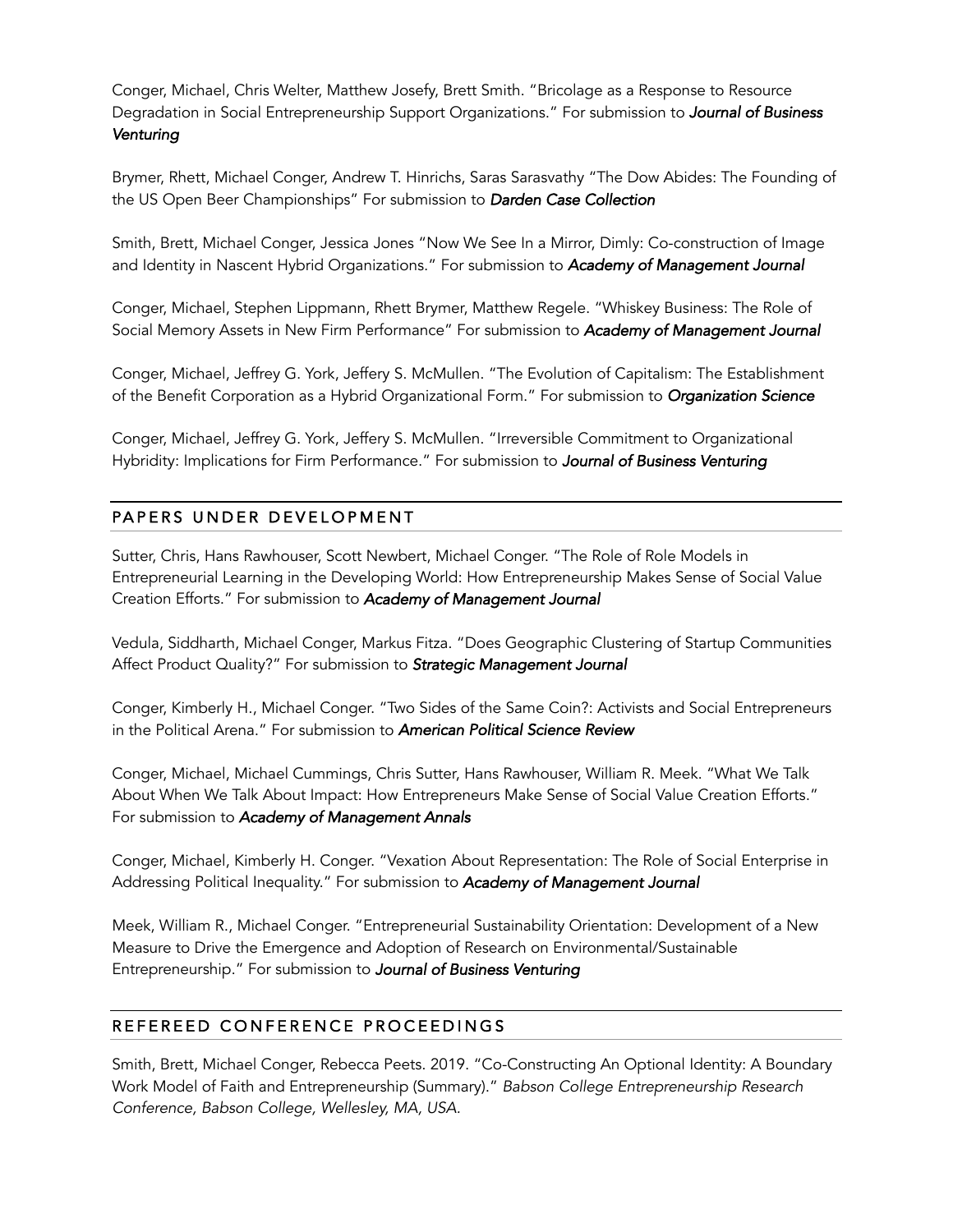Conger, Michael, Stephen Lippmann, Rhett Brymer. 2018. "Uses of the Past in a New Market Category: The Case of Micro-distilling in the U.S." *Babson College Entrepreneurship Research Conference, Waterford Institute of Technology, Waterford, Ireland.* 

Jones, Jessica, Jeffrey G. York, Michael Lenox, Michael Conger, Siddharth Vedula. 2018. "Constructing Green Building: Sustainability Transition Through an Entrepreneurial Lens." *Academy of Management Annual Meeting, Chicago, IL, USA.*

Jones, Jessica, Brett Smith, Michael Conger. 2017. "Now We See In a Mirror, Dimly: Co-construction of Image and Identity in Nascent Hybrid Organizations." *Babson College Entrepreneurship Research Conference, University of Oklahoma, Norman, OK, USA. – Published in Frontiers of Entrepreneurship Research*, Vol. 37 : Iss. 8, Article 2.

Conger, Michael. 2016 "Using Agile Techniques to Promote Entrepreneurial Thinking" *Lilly Conference on College Teaching, Miami University, Oxford, OH, USA.*

York, Jeffrey G., Siddharth Vedula, Michael Conger, David R. Hekman. 2016. "Green to Gone?: How Institutional Logics Impact the Survival of Social Entrepreneurs." *Babson College Entrepreneurship Research Conference, Norland Research Institute, Bodø, Norway. – Published in Frontiers of Entrepreneurship Research*, Vol. 36 : Iss. 15, Article 4.

Young, Susan, Chris Welter, Michael Conger. 2016. "The Effect of Regulatory Institutions on Innovation (Summary)." *Babson College Entrepreneurship Research Conference, Norland Research Institute, Bodø, Norway.*

Conger, Michael, Jeffrey G. York. 2015. "B the Change: Social Enterprise, Hybrid Social Enterprise and the Problem of Identity Correspondence (Summary)." *Babson College Entrepreneurship Research Conference, Babson College, Wellesley, MA, USA.*

Young, Susan, Michael Conger. 2014. "The Effect of Institutional Contexts on Opportunity Formation (Summary)." *Babson College Entrepreneurship Research Conference, Ivey Business School, London, ON, Canada.*

Welter, Chris, Michael Conger, Matthew A. Josefy. 2014. "Behind Every Great Social Venture: The Role of Support Organizations in Social Entrepreneurship." *Academy of Management Annual Meeting, Philadelphia, PA, USA.*

Vedula, Siddharth, William R. Forster, Jennifer Dinger, Michael Conger. 2013. "The Impact of Regional Human Capital and Socio-Cultural Institutions on Founding Team Composition (Summary)." *Babson College Entrepreneurship Research Conference, EMLYON Business School, Lyon, France.* 

Dinger, Jennifer, Michael Conger, Carla Bustamante, 2012. "I Am Joplin: Community Identity and Entrepreneurship, After Natural Disasters." *Babson College Entrepreneurship Research Conference, Texas Christian University, Fort Worth, TX, USA. – Published in Frontiers of Entrepreneurship Research*, Vol. 32 : Iss. 6, Article 3.

Conger, Michael, Jeffrey G. York, 2011. "Entrepreneur Makes Good: Social Entrepreneurship and Opportunity Creation (Summary)." *Babson College Entrepreneurship Research Conference, Syracuse University, Syracuse, NY, USA.*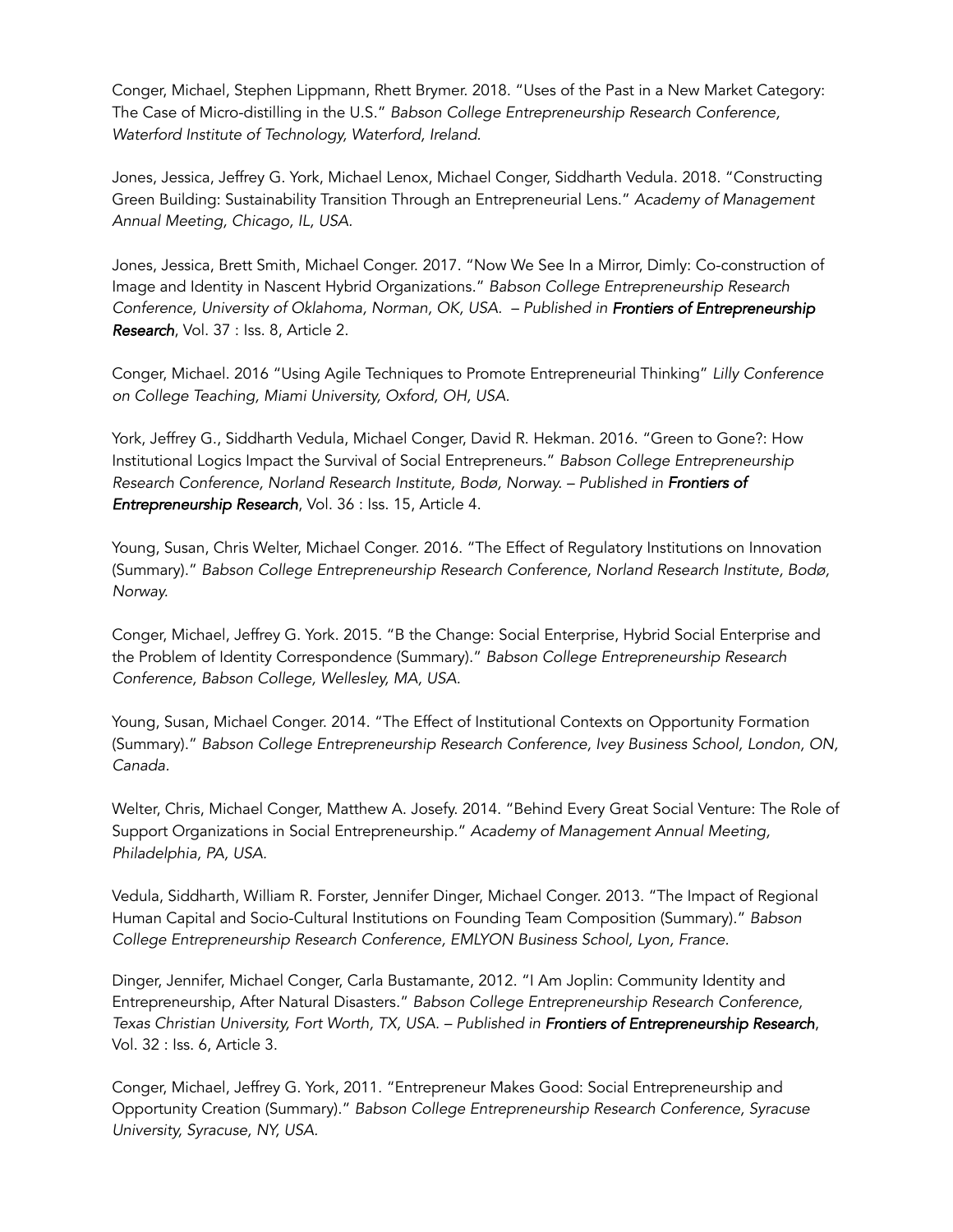# REFEREED CONFERENCE PRESENTATIONS

Jones, Jessica, Jeffrey G. York, Siddharth Vedula, Michael Conger, Michael J. Lenox. 2019. "Constructing Green Building: Sustainability Transition through an Entrepreneurial Lens" *Academy of Management Annual Meeting, Boston, MA, USA.*

Smith, Brett, Michael Conger, Rebecca Peets. 2019 "Leading By Faith Without Dividing the Flock: A Boundary Work Perspective on Faith and Entrepreneurship" *Babson College Entrepreneurship Research Conference, Babson College, Wellesley, MA, USA.* 

Grimes, Matthew, Wesley Helms, Michael Conger. 2019. "Competing for good: How social enterprises categorize and respond to one another." 2019 *Community of Social Innovation (COSI) Workshop, Queen's University, Kingston, ON, Canada.*

York, Jeffrey G., Siddharth Vedula, Michael Conger. 2019 "Green to Gone? The Impact of Regional Institutional Logics on New Firm Survival." *10th Annual Global Entrepreneurship and Innovation Research Conferences, Washington, DC, USA.* 

Zschuppe, Anna, Rhett Brymer, Michael Conger. 2018. "The Beneficiaries and Impacts of a Quick Persuasion Intervention: An Investment Ask in a Capstone Business Course" *Lilly Conference on College Teaching, Miami University, Oxford, OH, USA.* 

Smith, Brett, Michael Conger, Rebecca Peets. 2018 "Leading By Faith Without Dividing the Flock: A Boundary Work Perspective on Faith and Entrepreneurship" *15th Annual Social Entrepreneurship Conference, University of Southern California, Los Angeles, CA, USA.*

Jones, Jessica, Jeffrey G. York, Michael Lenox, Michael Conger, Siddharth Vedula. 2018. "Constructing Green Building: Sustainability Transition Through an Entrepreneurial Lens." *Academy of Management Annual Meeting, Chicago, IL, USA.*

Conger, Michael, Stephen Lippmann, Rhett Brymer. 2018. "Uses of the Past in a New Market Category: The Case of Micro-distilling in the U.S." *Babson College Entrepreneurship Research Conference, Waterford Institute of Technology, Waterford, Ireland.* 

Grimes, Matthew, Wesley Helms, Michael Conger. 2018. "Competing for good: How social enterprises categorize and respond to new organizational entrants." *Alberta Institutions Conference, University of Alberta, Edmonton, ON, Canada.*

Grimes, Matthew, Wesley Helms, Michael Conger. 2018. "Competing for good: How social enterprises categorize and respond to new organizational entrants." *SICI Research Conference – Rethinking Cross-Sector Social Innovation, Harvard Kennedy School, Boston, MA, USA.* 

Conger, Michael, Jeffery S. McMullen, Brian J. Bergman Jr., Jeffrey G. York. 2017. "Category Membership, Identity Control, and the Reevaluation of Prosocial Opportunities."*14th Annual Social Entrepreneurship Conference, Northeastern University, Boston, MA, USA.*

Gras, David, Michael Conger, Michael Gras, Michael Cummings. 2017. "Reductive Seduction in Social Entrepreneurship."*14th Annual Social Entrepreneurship Conference, Northeastern University, Boston, MA, USA.*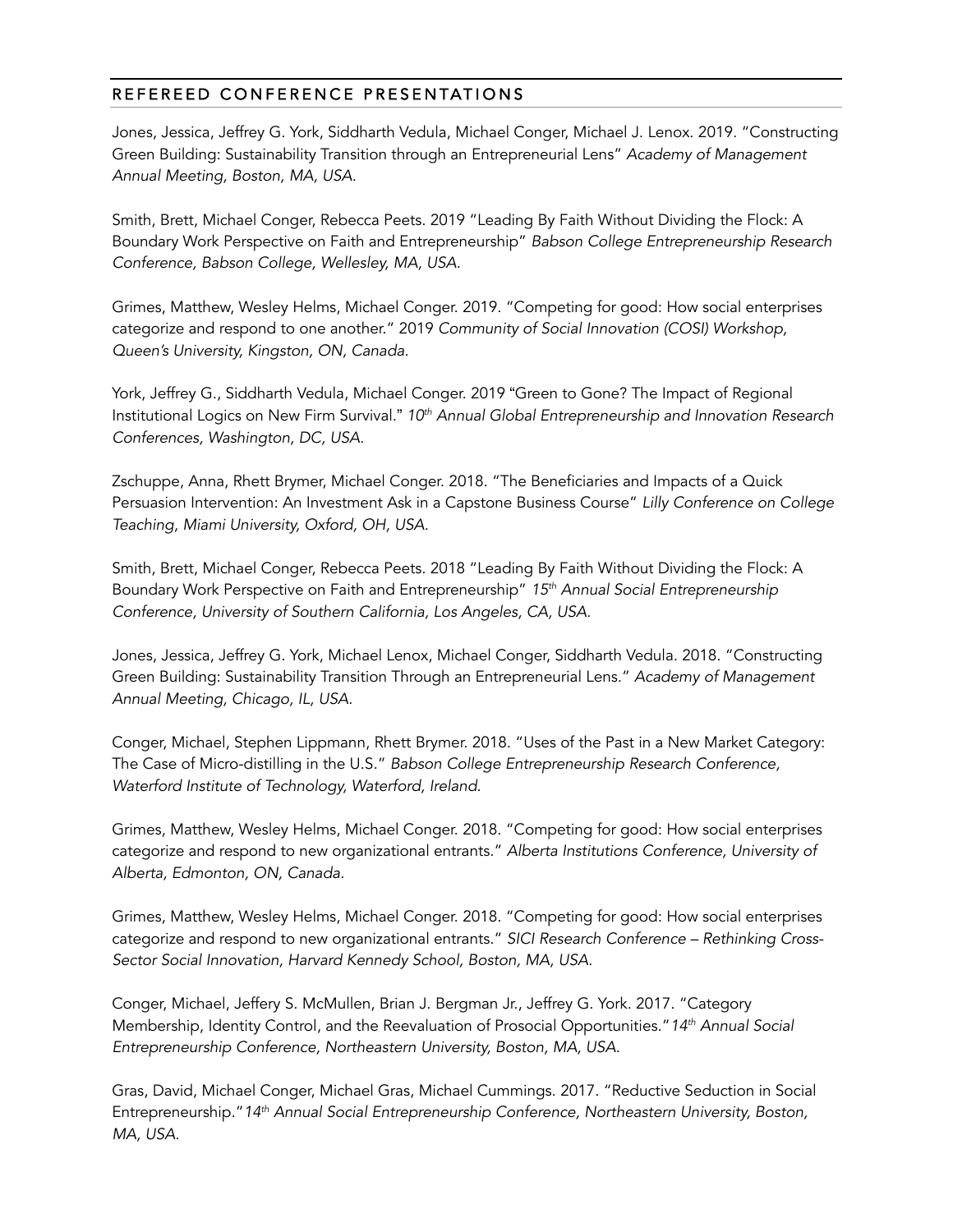York, Jeffrey G., Siddharth Vedula, Michael Conger, David R. Hekman. 2017 "Green to Gone? The Impact of Regional Institutional Logics on New Firm Survival in the Green Building Supply Industry." *14th Annual Social Entrepreneurship Conference, Northeastern University, Boston, MA, USA.*

Lippmann, Stephen, Michael Conger. 2017. "Uses of the Past in a New Market Category: The Case of Micro-distilling in the U.S." 33rd *EGOS Colloquium, Copenhagen Business School, Copenhagen, Denmark.* 

Grimes, Matthew, Wesley Helms, Michael Conger. 2017. "Competing for good: How social enterprises categorize and respond to new organizational entrants." 33rd *EGOS Colloquium, Copenhagen Business School, Copenhagen, Denmark.* 

Jones, Jessica, Brett Smith, Michael Conger. 2017. "Now We See In a Mirror, Dimly: Co-construction of Image and Identity in Nascent Hybrid Organizations." *Babson College Entrepreneurship Research Conference, University of Oklahoma, Norman, OK, USA.*

Conger, Michael, Jeffrey G. York, Jeffery S. McMullen, Brian J. Bergman Jr. 2017 "B the Change: Social Enterprise Alignment with an Emerging Category." *Journal of Business Venturing Special Issue Developmental Symposium on "Enterprise Before and Beyond Benefit: A Transdisciplinary Research Agenda for Prosocial Organizing." Ivey Business School, Western University, Ontario, Canada.*

Jones, Jessica, Brett Smith, Michael Conger. 2016. "Now We See In a Mirror, Dimly: Co-construction of Image and Identity in Nascent Hybrid Organizations." *13th Annual Conference on Social Entrepreneurship, University of Southern California, Los Angeles, CA, USA.*

Conger, Michael. 2016 "Using Agile Techniques to Promote Entrepreneurial Thinking" *Lilly Conference on College Teaching, Miami University, Oxford, OH, USA.*

Conger, Kimberly H., Michael Conger. 2016 "Two Sides of the Same Coin?: Activists and Social Entrepreneurs in the Political Arena." *American Political Science Association Annual Meeting, Philadelphia, PA, USA.* 

Young, Susan, Chris Welter, Michael Conger. 2016. "The Effect of Institutional Voids on Entrepreneurial Opportunity." *Babson College Entrepreneurship Research Conference, Norland Research Institute, Bodø, Norway.* 

York, Jeffrey G., Michael Conger, Siddharth Vedula, David R. Hekman. 2016. "Green to Gone? How Institutional Logics Impact the Survival of Social Entrepreneurs." *Babson College Entrepreneurship Research Conference, Norland Research Institute, Bodø, Norway.*

Conger, Michael, Kimberly H. Conger. 2016. "Two Sides of the Same Coin?: Activists and Social Entrepreneurs in the Political Arena." *5th Annual SEE Conference on Sustainability, Ethics, and Entrepreneurship, Denver, CO, USA.* 

Jones, Jessica, Brett Smith, Michael Conger. 2016. "Now We See In a Mirror, Dimly: Co-construction of Image and Identity in Nascent Hybrid Organizations." *5th Annual SEE Conference on Sustainability, Ethics, and Entrepreneurship, University of Denver, Denver, CO, USA.*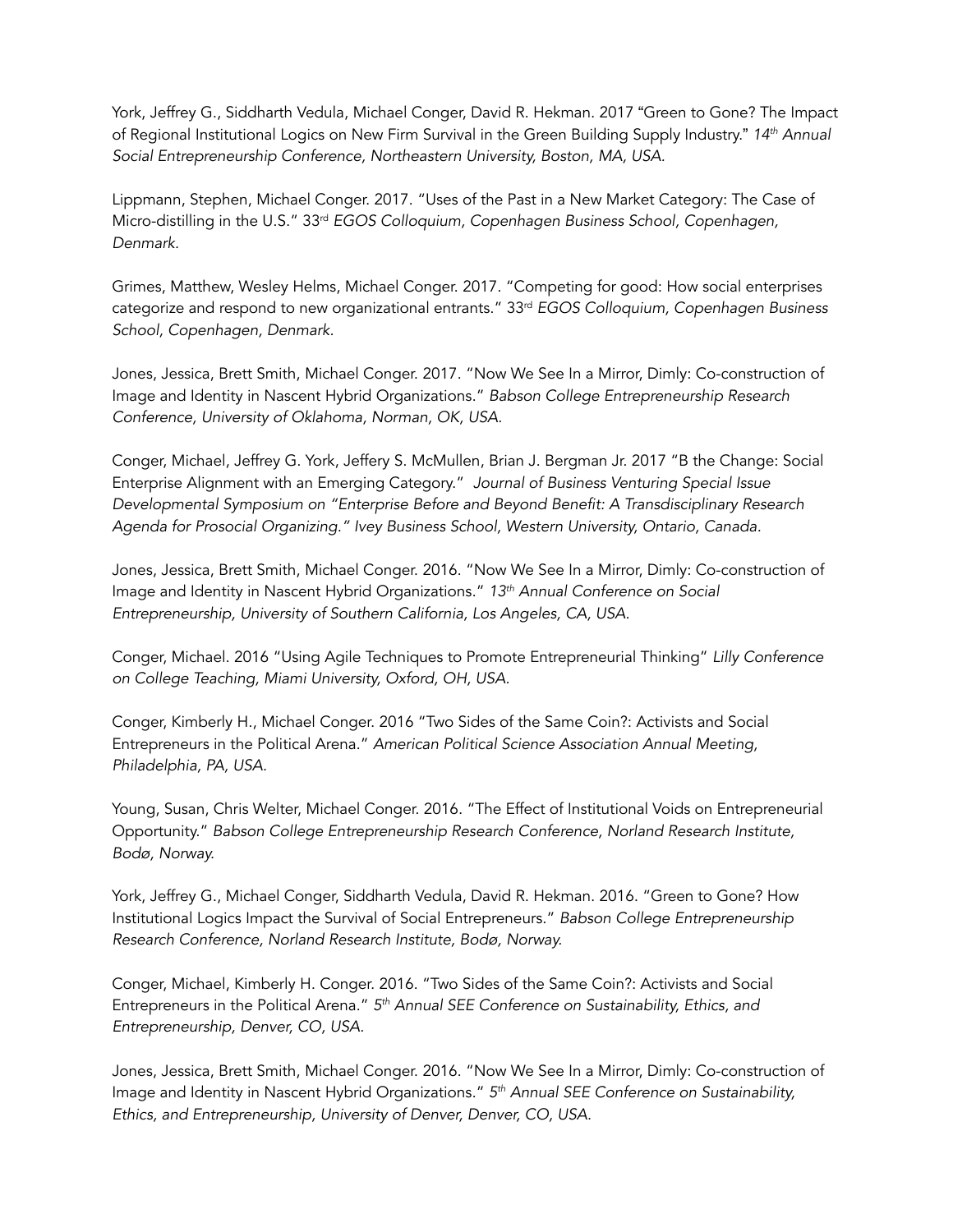Conger, Michael, Jeffrey G. York, Jeffery S. McMullen. 2015. "B the Change: Social Enterprise, Hybrid Social Enterprise and the Problem of Identity Correspondence." *Academy of Management Annual Meeting, Vancouver, BC, Canada.*

Young, Susan, Chris Welter, Michael Conger. 2015. "The Effect of Institutional Voids on Entrepreneurial Opportunity." *Academy of International Business Annual Meeting, Bangalore, India.* 

Conger, Michael, Jeffrey G. York, Jeffery S. McMullen. 2015. "B the Change: Social Enterprise, Hybrid Social Enterprise and the Problem of Identity Correspondence." *Babson College Entrepreneurship Research Conference, Babson College, Wellesley, MA, USA.*

York, Jeffrey G., Michael Conger, Siddharth Vedula, David R. Hekman. 2015. "Sustainable Hybrids? How Institutional Logics Impact the Survival of Hybrid Ventures." Towards A Theory Of Socio-Cultural Munificence: Regional Norms And Social Entrepreneurship Perseverance." *Alliance for Research on Corporate Sustainability Conference, Northwestern University, Evanston, IL, USA.*

Conger, Michael, Jeffrey G. York, Jeffery S. McMullen. 2015. "B the Change: Social Enterprise, Hybrid Social Enterprise and the Problem of Identity Correspondence." *4th Annual SEE Conference on Sustainability, Ethics, and Entrepreneurship, University of Denver, Denver, CO, USA.*

Conger, Michael, Jeffrey G. York, Jeffery S. McMullen. 2014. "B the Change: Social Enterprise, Hybrid Social Enterprise and the Problem of Identity Correspondence." *11th Annual Conference on Social Entrepreneurship, Northeastern University, Boston, MA, USA.*

Conger, Michael, Jeffrey G. York, Jeffery S. McMullen. 2014. "The Evolution of Capitalism: The Establishment of the Benefit Corporation as a Hybrid Organizational Form." *11th Annual Conference on Social Entrepreneurship, Northeastern University, Boston, MA, USA.* 

Vedula, Siddharth, Jeffrey G. York, Michael Conger. 2014. "Towards A Theory Of Socio-Cultural Munificence: Regional Norms And Social Entrepreneurship Perseverance." *Strategic Management Society Annual Meeting, Madrid, Spain.*

Welter, Chris, Michael Conger, Matthew Josefy. 2014. "Nothing But A Bag Of Seeds: Understanding the Role of Support Organizations in Enabling Social Entrepreneurship." *Academy of Management Annual Meeting, Philadelphia, PA, USA.*

York, Jeffrey G., Siddharth Vedula, Michael Conger, David R. Hekman. 2014. "Towards A Theory Of Socio-Cultural Munificence: Regional Norms And Social Entrepreneurship Perseverance." *Academy of Management Annual Meeting, Philadelphia, PA, USA.*

Young, Susan, Chris Welter, Michael Conger. 2014. "The Effect of National Institutional Contexts on Opportunity Formation." *Babson College Entrepreneurship Research Conference, Ivey Business School, Western University, Ontario, Canada.* 

Conger, Michael. 2014. "The Evolution of Capitalism: The Establishment of the Benefit Corporation as a Hybrid Organizational Form" *3rd Annual SEE Conference on Sustainability, Ethics, and Entrepreneurship, University of Denver, Denver, CO, USA.*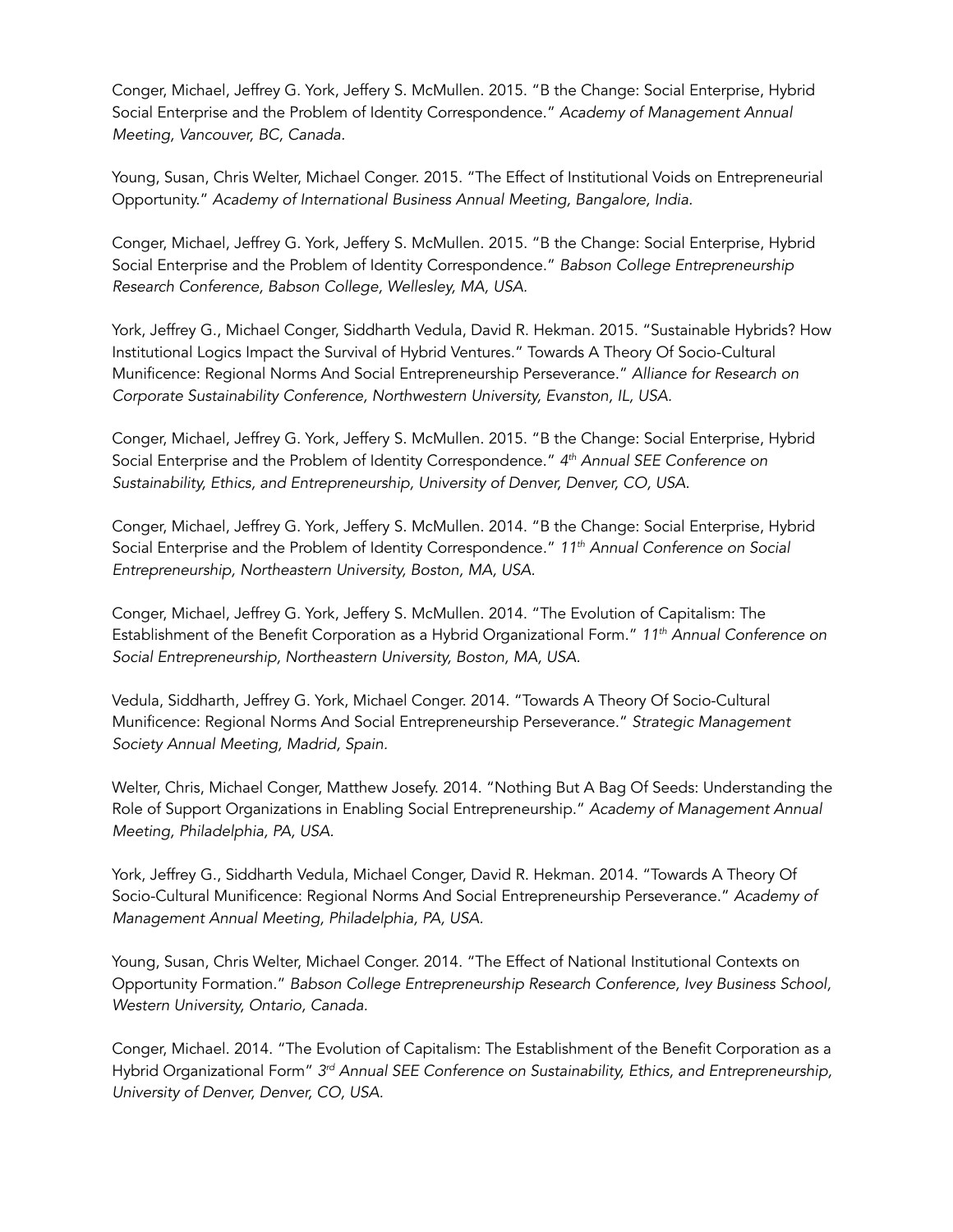York, Jeffrey G., Michael Conger, David R. Hekman, Siddharth Vedula. 2013. "Towards A Theory Of Socio-Cultural Munificence: Regional Norms And Social Entrepreneurship Perseverance." *10th Annual NYU-Stern Conference on Social Entrepreneurship, New York University, New York, NY, USA.*

Welter, Chris, Michael Conger, Matthew Josefy. 2013. "Nothing But A Bag Of Seeds: Understanding the Role of Support Organizations in Enabling Social Entrepreneurship." *10th Annual NYU-Stern Conference on Social Entrepreneurship, New York University, New York, NY, USA.*

Vedula, Siddharth, William R. Forster, Jennifer Dinger, Michael Conger. 2013. "The Impact of Regional Human Capital and Socio-Cultural Institutions on Founding Team Composition." *Babson College Entrepreneurship Research Conference, Emlyon Business School, Lyon, France.* 

Welter, Chris, Michael Conger. 2013. "Planting New Churches: Understanding Support Structures for Social Entrepreneurship." *2nd Annual SEE Conference on Sustainability, Ethics, and Entrepreneurship, University of Denver, Denver, CO, USA.*

Conger, Michael, Jeffrey G. York. 2012. "How Values and Identity Drive Entrepreneurial Goals." *Academy of Management Annual Meeting, Boston, MA, USA.*

Dinger, Jennifer, Michael Conger, Carla Bustamante 2012. "I Am Joplin: Social Identity, Entrepreneurs, and Environmental Disasters." *Babson College Entrepreneurship Research Conference, Texas Christian University, Fort Worth, TX*, USA.

Conger, Michael, Jeffrey G. York, Tyler Wry. 2011 "We Do What We Are: The Role of Values and Identity in Entrepreneurship." *3rd Annual Darden Entrepreneurship and Innovation Research Conference, Charlottesville, VA, USA.* 

Dinger, Jennifer, Michael Conger, Carla Bustamante 2012. "I Am Joplin: Social Identity, Entrepreneurs, and Environmental Disasters." *SEE Conference on Sustainability, Ethics, and Entrepreneurship, University of Denver, Denver, CO, USA.*

Conger, Michael, Jeffrey G. York, Tyler Wry. 2011 "We Do What We Are: The Role of Values and Identity in Social Entrepreneurship." *8th Annual NYU-Stern Conference on Social Entrepreneurship, New York University, New York, NY, USA.*

Conger, Michael, Jeffrey G. York. 2011 "Social Entrepreneurship and the Role of Identity in Opportunity Creation." *Society for Business Ethics Annual Meeting, San Antonio, TX, USA. (2011 Society for Business Ethics Founders' Award)* 

Co-Chair, 2011, Symposium – "The Domain of Social Entrepreneurship Research, Present and Future." *Academy of Management Annual Meeting, San Antonio, TX, USA.*

Conger, Michael and Jeffrey G. York. 2011. "Entrepreneur Makes Good: Social Entrepreneurship and Opportunity Creation." *Babson College Entrepreneurship Research Conference, Syracuse University, Syracuse, NY, USA.*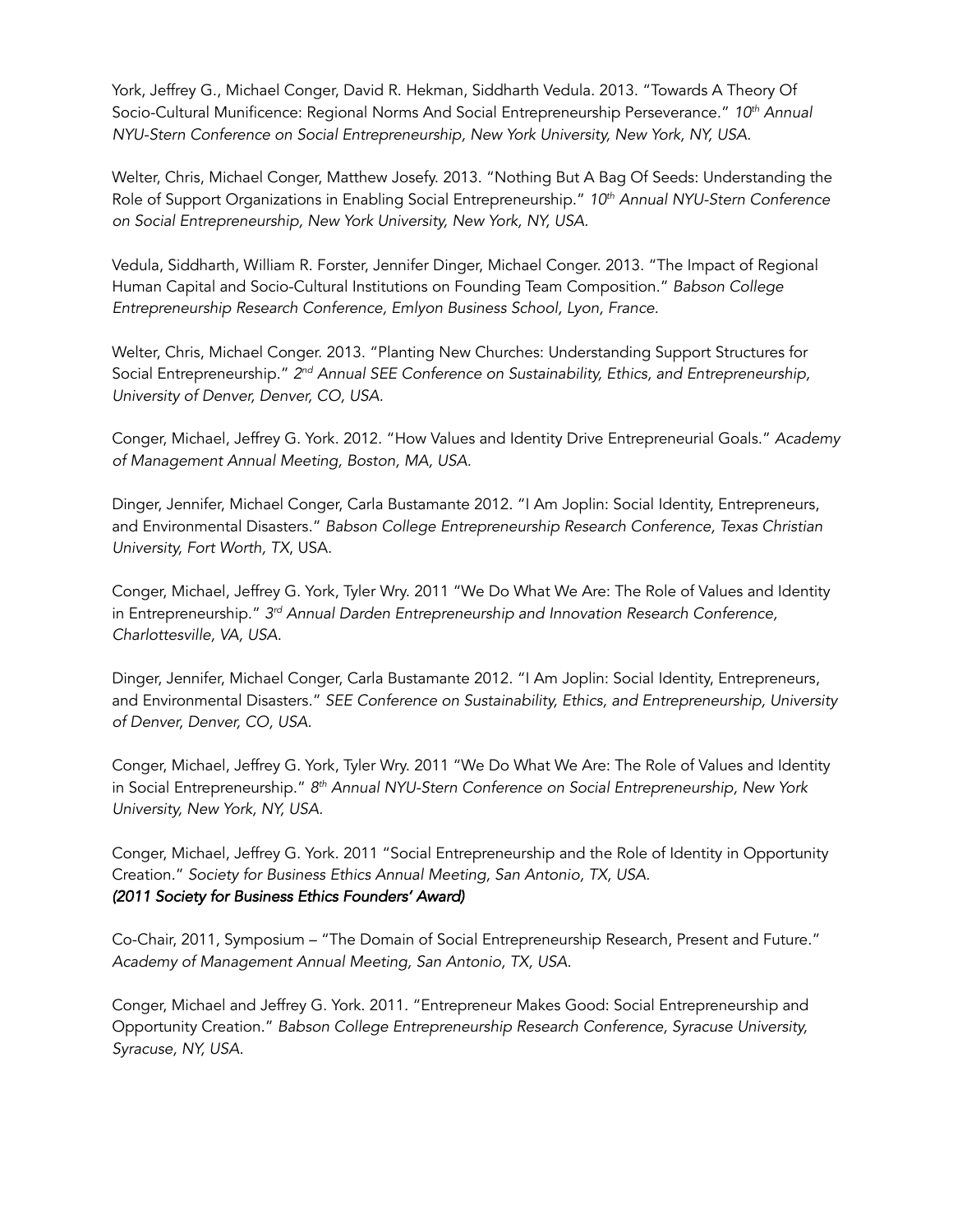### INVITED PRESENTATIONS AND ADDITIONAL CONFERENCE ACTIVITIES

Conger, Michael, Greg Fisher, Tyler Wry, Jeffrey G. York, Eric Y. Zhao. 2019. "Optimal Distinctiveness of Social Ventures." 16<sup>th</sup> Annual Social Entrepreneurship Conference, Indiana University, Bloomington, IN, *USA.*

Conger, Michael, Jeffery S. McMullen, Mitchell Neubert, Brett Smith. 2019. "Optimal Distinctiveness of Social Ventures." *16th Annual Social Entrepreneurship Conference, Indiana University, Bloomington, IN, USA.*

Invited Speaker, 2014, "Social/Sustainable Enterprise." MBA Speaker Series, Iowa State University, Ames, IA, USA.

Selected Participant, 2014, Strategic Entrepreneurship Journal Professional Development Workshop, *Sustainability, Ethics, and Entrepreneurship Research Conference, Denver, Colorado, USA.*

Selected Participant, 2011, Doctoral Consortium, Social Issues in Management (SIM) Division, *Academy of Management Annual Meeting, San Antonio, TX, USA.*

### TEACHING EXPERIENCE

Miami University, Oxford, OH Introduction to Entrepreneurship and Business Models (ESP 201) Fall 2014 – Present

#### Entrepreneurship: New Ventures (ESP 401)

Spring 2019 – Present

Special Topics in Entrepreneurship – Startup Weekend (ESP 102) Spring 2018 – Present

Executive Decision Making and Strategy (MGT 495)

Winter 2019 – Present

Miami University Alumni Teaching Scholars Program 2015 - 2016

#### University of Colorado, Boulder, CO

#### Entrepreneurial Environments (ESBM 3700)

Fall 2012 (Nominated for PhD Teaching Award); Summer 2013; Summer 2014